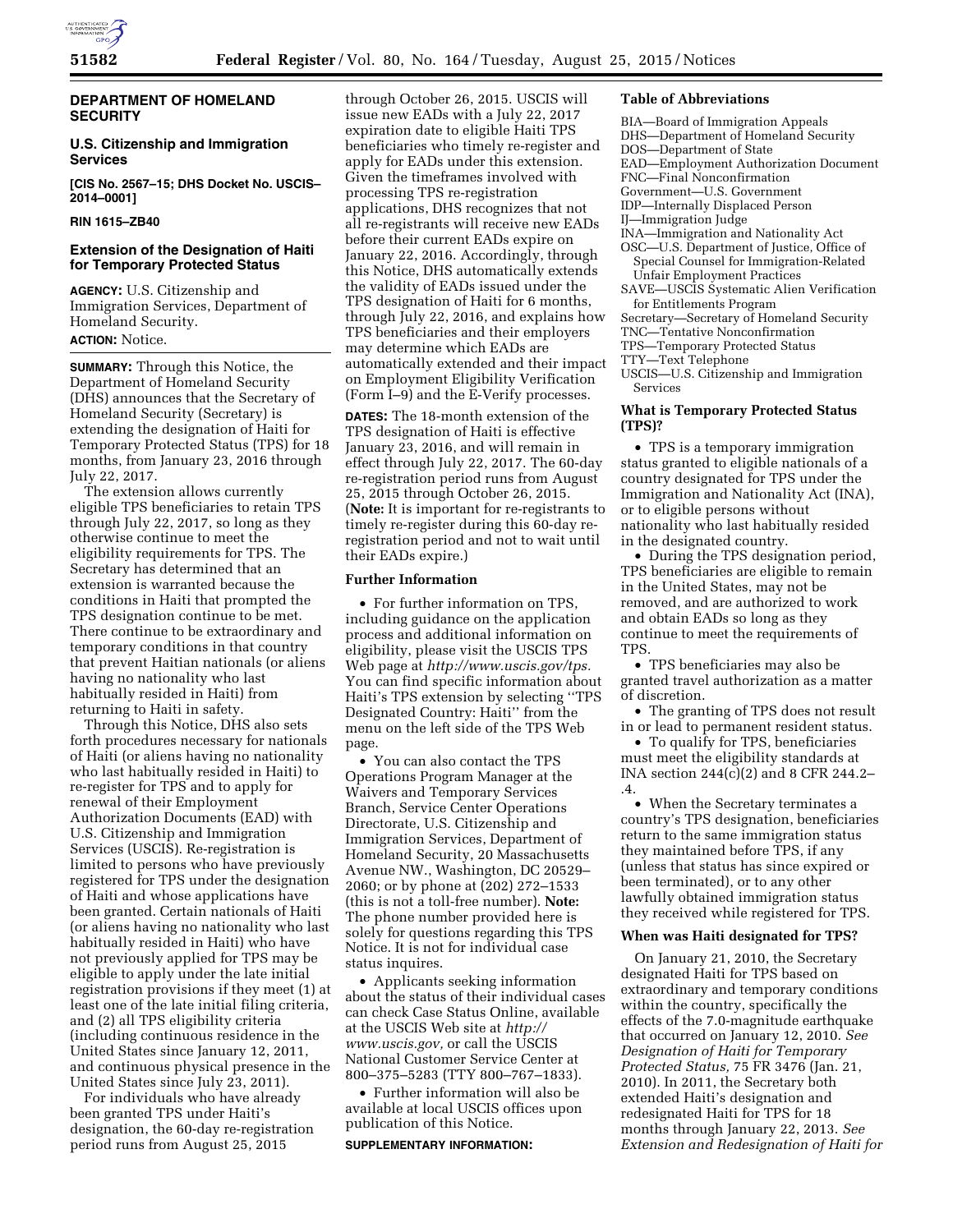*Temporary Protected Status,* 76 FR 29000 (May 19, 2011). Haiti's designation was then extended for an additional 18 months on October 1, 2012. *See Extension of the Designation of Haiti for Temporary Protected Status,*  77 FR 59943 (October 1, 2012). The Secretary last extended Haiti's TPS designation in 2014. Through a notice published in the **Federal Register** on March 3, 2014, the Secretary extended Haiti's designation for TPS for 18 months, through January 22, 2016, because the conditions warranting the 2011 redesignation continued to be met. *See Extension of the Designation of Haiti for Temporary Protected Status,* 79 FR 11808 (March 3, 2014). This announcement is the third extension of TPS for Haiti since the 2011 redesignation.

## **What authority does the Secretary of Homeland Security have to extend the designation of Haiti for TPS?**

Section 244(b)(1) of the INA, 8 U.S.C. 1254a(b)(1), authorizes the Secretary, after consultation with appropriate agencies of the U.S. Government (Government), to designate a foreign state (or part thereof) for TPS if the Secretary determines that certain country conditions exist.1 The Secretary may then grant TPS to eligible nationals of that foreign state (or eligible aliens having no nationality who last habitually resided in the designated country). *See* INA section 244(a)(1)(A), 8 U.S.C. 1254a(a)(1)(A).

At least 60 days before the expiration of a country's TPS designation or extension, the Secretary, after consultation with appropriate Government agencies, must review the conditions in a foreign state designated for TPS to determine whether the conditions for the TPS designation continue to be met. *See* INA section 244(b)(3)(A), 8 U.S.C. 1254a(b)(3)(A). If the Secretary determines that a foreign state continues to meet the conditions for TPS designation, the designation may be extended for an additional period of 6, 12, or 18 months. *See* INA section 244(b)(3)(C), 8 U.S.C. 1254a(b)(3)(C). If the Secretary determines that the foreign state no longer meets the conditions for TPS designation, the Secretary must terminate the designation. *See* INA

## section 244(b)(3)(B), 8 U.S.C. 1254a(b)(3)(B).

### **Why is the Secretary extending the TPS designation for Haiti through July 22, 2017?**

Over the past year, DHS and the Department of State (DOS) have continued to review conditions in Haiti. Based on this review and after consulting with DOS, the Secretary has determined that an 18-month extension is warranted because the extraordinary and temporary conditions that led to Haiti's designation continue to exist and prevent Haitian nationals (or aliens having no nationality who last habitually resided in Haiti) from returning to Haiti in safety.

Many of the conditions prompting the original January 2010 TPS designation and the May 2011 redesignation persist, including a housing shortage, a cholera epidemic, limited access to medical care, damage to the economy, political instability, security risks, limited access to food and water, a heightened vulnerability of women and children, and environmental risks. More than 5 years after the earthquake, Haiti continues to recover.

The January 12, 2010 earthquake caused extensive damage to the country's physical infrastructure and public health, agricultural, housing, transportation, and educational facilities. The Haitian government estimates that 105,000 houses were destroyed and 188,383 houses collapsed or suffered considerable damage. At the peak of the displacement, estimates of people internally displaced range from approximately 1.5 million to 2.3 million. While most of the earthquake related rubble has been cleared, and there have been improvements to road conditions, the effort to rebuild damaged buildings has been slow. Virtually all government offices and ministries were destroyed in downtown Port-au-Prince and, 5 years later, remain housed in temporary facilities.

While the country continues to make progress in relocating people made homeless by the 2010 earthquake, estimates by the International Organization for Migration in December 2014 put the number of Haitians still living in internally displaced person (IDP) camps at approximately 80,000 scattered across 105 sites. Basic services available to camp residents have deteriorated as IDP camps close and funding dries up, with most camps lacking waste management services and adequate sanitation facilities—leading to a high risk of cholera transmission and possessing malnutrition rates higher than emergency thresholds. Genderbased violence that exists within these informal settlement areas continues to be a serious concern and personal security is a serious and pervasive issue. While IDP camps are closing, Haiti's housing shortage remains far from resolved. Haiti lacks sufficient housing units to address its pre-earthquake shortage, replace damaged or destroyed units, and satisfy projected urban growth. Some Haitians have returned to unsafe homes or built houses in informal settlements located in hazardous areas without access to basic services.

Lingering infrastructure damage since the earthquake has also impacted food security. Even prior to the 2010 earthquake, Haiti had one of the highest rates of hunger and malnutrition in the Western Hemisphere, with 45 percent of the population undernourished and 30 percent of children under 5 suffering from chronic malnutrition. Damage from the 2010 earthquake exacerbated Haiti's historic food security challenges. An estimated 2.5 million people are unable to cover their basic food needs and a January 2015 United Nations report estimated that over 600,000 people were facing severe food insecurity.

Haiti's longstanding public health challenges were exacerbated by the January 2010 earthquake and an ongoing cholera epidemic that started in October 2010. The introduction of cholera in Haiti shortly after the earthquake, and its persistence since then, is mainly due to the lack of access to clean water and appropriate sanitation facilities. Concerted efforts by Haiti and its partners have reduced the number of reported cholera cases in the country, but Haiti continues to host the largest cholera epidemic in the Western Hemisphere. As of December 2014, the cholera epidemic has affected approximately 725,000 people and claimed over 8,800 lives in Haiti since October 2010. In January 2015, the U.S. Centers for Disease Control and Prevention stated that outbreaks of epidemic diseases still occur and that progress has been slow and limited in restoring Haiti's physical health infrastructure.

Haiti's ability to recover has been further constrained by political instability. The January 2010 earthquake had an immediate impact on governance and the rule of law in Haiti, killing an estimated 18 percent of the country's civil service and destroying key government infrastructure, including the National Palace, 28 of 29 government ministry buildings, the National Police headquarters, and various judicial facilities. Following the expiration of local and parliamentary

<sup>1</sup>As of March 1, 2003, in accordance with section 1517 of title XV of the Homeland Security Act of 2002, Public Law 107–296, 116 Stat. 2135, any reference to the Attorney General in a provision of the INA describing functions transferred from the Department of Justice to DHS ''shall be deemed to refer to the Secretary'' of Homeland Security. *See*  6 U.S.C. 557 (codifying the Homeland Security Act of 2002, tit. XV, section 1517).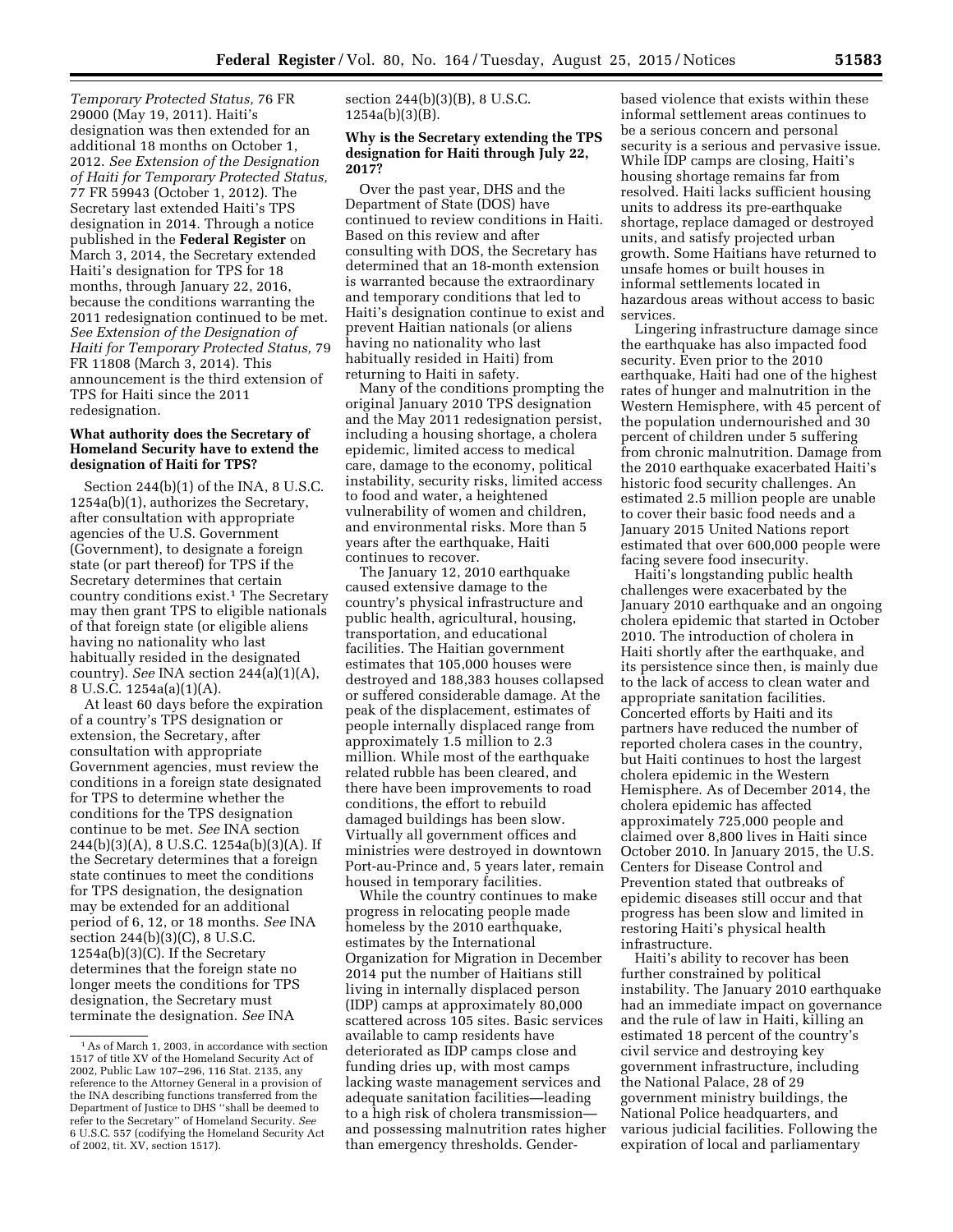mandates on January 12, 2015, Haiti was left without a functioning legislative branch or duly elected local authorities. Increasingly, politically and economically motivated protests and demonstrations have turned violent.

Although the Government of Haiti has taken significant steps to improve stability and the quality of life for Haitian citizens, Haiti continues to lack the adequate infrastructure, health and sanitation services, and emergency response capacity necessary to ensure the personal safety of Haitian nationals.

Based upon this review and after consultation with appropriate Government agencies, the Secretary has determined that:

• The conditions that prompted the July 23, 2011 redesignation of Haiti for TPS continue to be met. *See* INA section 244(b)(3)(A) and (C), 8 U.S.C. 1254a(b)(3)(A) and (C).

• There continue to be extraordinary and temporary conditions in Haiti that prevent Haitian nationals (or aliens having no nationality who last habitually resided in Haiti) from returning to Haiti in safety. *See* INA section 244(b)(1)(C), 8 U.S.C. 1254a(b)(1)(C).

• It is not contrary to the national interest of the United States to permit Haitians (or aliens having no nationality who last habitually resided in Haiti) who meet the eligibility requirements of TPS to remain in the United States temporarily. *See* INA section 244(b)(1)(C), 8 U.S.C. 1254a(b)(1)(C).

• The designation of Haiti for TPS should be extended for an 18-month period from January 23, 2016 through July 22, 2017. *See* INA section 244(b)(3)(C), 8 U.S.C. 1254a(b)(3)(C).

• There are approximately 50,000 current Haiti TPS beneficiaries who are expected to file for re-registration under the extension.

### **Notice of Extension of the TPS Designation of Haiti**

By the authority vested in me as Secretary under INA section 244, 8 U.S.C. 1254a, I have determined, after consultation with the appropriate Government agencies, that the conditions that prompted the redesignation of Haiti for TPS on July 23, 2011, continue to be met. *See* INA section 244(b)(3)(A), 8 U.S.C.  $1254a(b)(3)(A)$ . On the basis of this determination, I am extending the existing designation of Haiti for TPS for 18 months, from January 23, 2016 through July 22, 2017. *See* INA section

 $244(b)(1)(C)$  and  $(b)(2)$ , 8 U.S.C. 1254a(b)(1)(C) and (b)(2).

# **Jeh Charles Johnson,**

*Secretary.* 

## **Required Application Forms and Application Fees To Register or Re-Register for TPS**

To register or re-register for TPS based on the designation of Haiti, an applicant must submit each of the following two applications:

# *1. Application for Temporary Protected Status (Form I–821)*

• If you are filing an application for late initial registration, you must pay the fee for the Application for Temporary Protected Status (Form I– 821). *See* 8 CFR 244.2(f)(2) and 244.6 and information on late initial filing on the USCIS TPS Web page at *[http://](http://www.uscis.gov/tps) [www.uscis.gov/tps.](http://www.uscis.gov/tps)* 

• If you are filing an application for re-registration, you do not need to pay the fee for the Application for Temporary Protected Status (Form I– 821). *See* 8 CFR 244.17.

### *2. Application for Employment Authorization (Form I–765)*

• If you are applying for late initial registration and want an EAD, you must pay the fee for the Application for Employment Authorization (Form I– 765) only if you are age 14 through 65. No fee for the Application for Employment Authorization (Form I– 765) is required if you are requesting an initial EAD and are under the age of 14 or over the age of 65 and applying for late initial registration.

• If you are applying for reregistration, you must pay the fee for the Application for Employment Authorization (Form I–765) only if you want an EAD, regardless of age.

• You do not pay the fee for the Application for Employment Authorization (Form I–765) if you are not requesting an EAD, regardless of whether you are applying for late initial registration or re-registration. You must submit both completed application forms together. If you are unable to pay for the Application for Employment Authorization (Form I–765) and/or biometrics fee, you may apply for a fee waiver by completing a Request for Fee Waiver (Form I–912) or submitting a personal letter requesting a fee waiver, and by providing satisfactory supporting documentation. For more information on the application forms and fees for TPS, please visit the USCIS TPS Web page at *[http://www.uscis.gov/tps.](http://www.uscis.gov/tps)* Fees for the Application for Temporary Protected Status (Form I–821), the

Application for Employment Authorization (Form I–765), and biometric services are also described in 8 CFR 103.7(b)(1)(i).

# **Biometric Services Fee**

Biometrics (such as fingerprints) are required for all applicants 14 years of age or older. Those applicants must submit a biometric services fee. As previously stated, if you are unable to pay for the biometric services fee, you may apply for a fee waiver by completing a Request for Fee Waiver (Form I–912) or by submitting a personal letter requesting a fee waiver, and providing satisfactory supporting documentation. For more information on the biometric services fee, please visit the USCIS Web site at *[http://](http://www.uscis.gov) [www.uscis.gov.](http://www.uscis.gov)* If necessary, you may be required to visit an Application Support Center to have your biometrics captured.

# **Re-Filing a Re-Registration TPS Application After Receiving a Denial of a Fee Waiver Request**

USCIS urges all re-registering applicants to file as soon as possible within the 60-day re-registration period so that USCIS can process the applications and issue EADs promptly. Filing early will also allow those applicants who may receive denials of their fee waiver requests to have time to re-file their applications before the reregistration deadline. If, however, an applicant receives a denial of his or her fee waiver request and is unable to refile by the re-registration deadline, the applicant may still re-file his or her application. This situation will be reviewed to determine whether the applicant has established good cause for late re-registration. However, applicants are urged to re-file within 45 days of the date on their USCIS fee waiver denial notice, if at all possible. *See* INA section 244(c)(3)(C); 8 U.S.C. 1254a(c)(3)(C); 8 CFR 244.17(c). For more information on good cause for late re-registration, visit the USCIS TPS Web page at *[http://](http://www.uscis.gov/tps) [www.uscis.gov/tps.](http://www.uscis.gov/tps)* **Note:** As previously stated, although a re-registering TPS beneficiary age 14 and older must pay the biometric services fee (but not the initial TPS application fee) when filing a TPS re-registration application, the applicant may decide to wait to request an EAD, and therefore not pay the Application for Employment Authorization (Form I–765) fee until after USCIS has approved the individual's TPS re-registration, if he or she is eligible. If you choose to do this, you would file the Application for Temporary Protected Status (Form I– 821) with the fee and the Application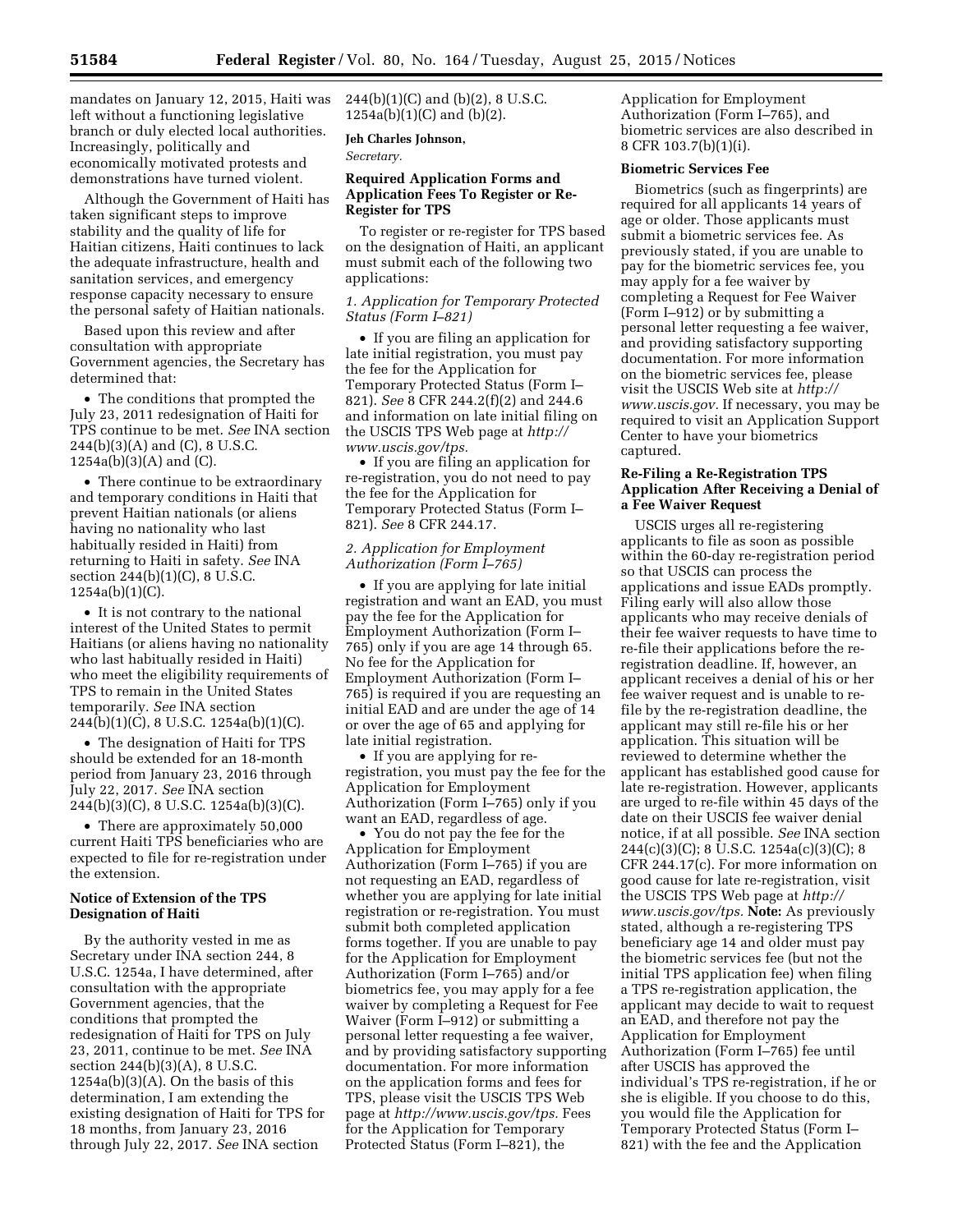for Employment Authorization (Form I– 765) without the fee and without requesting an EAD.

#### **Mailing Information**

Mail your application for TPS to the proper address in Table 1.

### TABLE 1—MAILING ADDRESSES

| If $\ldots$ | Mail to                                                                                                                                                                                                                                                                                                           |
|-------------|-------------------------------------------------------------------------------------------------------------------------------------------------------------------------------------------------------------------------------------------------------------------------------------------------------------------|
|             | U.S. Postal Service:<br>U.S. Citizenship and Immigration Services,<br>Attn: Haiti TPS,<br>P.O. Box 4464.<br>Chicago, IL 60680.<br>Non-U.S. Postal Delivery Service:<br>U.S. Citizenship and Immigration Services,<br>Attn: Haiti TPS,<br>131 S. Dearborn-3rd Floor,<br>Chicago, IL 60603.                         |
|             | U.S. Postal Service:<br>U.S. Citizenship and Immigration Services,<br>Attn: Haiti TPS,<br>P.O. Box 660167,<br>Dallas, TX 75266.<br>Non-U.S. Postal Delivery Service:<br>U.S. Citizenship and Immigration Services,<br>Attn: Haiti TPS,<br>2501 S. State Highway, 121 Business Suite 400,<br>Lewisville, TX 75067. |
|             | U.S. Postal Service:<br>U.S. Citizenship and Immigration Services,<br>Attn: Haiti TPS,<br>P.O. Box 24047.<br>Phoenix, AZ 85074.<br>Non-U.S. Postal Delivery Service:<br>U.S. Citizenship and Immigration Services,<br>Attn: Haiti TPS,<br>1820 E. Skyharbor Circle S, Suite 100,<br>Phoenix, AZ 85034.            |

If you were granted TPS by an Immigration Judge (IJ) or the Board of Immigration Appeals (BIA) and you wish to request an EAD or are reregistering for the first time following a grant of TPS by an IJ or the BIA, please mail your application to the appropriate mailing address in Table 1. Upon receiving a Notice of Action (Form I– 797) from USCIS, please send an email to the appropriate USCIS Service Center handling your application providing the receipt number and stating that you submitted a re-registration and/or request for an EAD based on an IJ/BIA grant of TPS. If your USCIS receipt number begins with the letters ''LIN,'' please email the Nebraska Service Center at *[TPSijgrant.nsc@uscis.dhs.gov](mailto:TPSijgrant.nsc@uscis.dhs.gov)*. If your USCIS receipt number begins with the letters ''WAC,'' please email the California Service Center at *[TPSijgrant.csc@uscis.dhs.gov](mailto:TPSijgrant.csc@uscis.dhs.gov)*. You can find detailed information on what further information you need to email and the email addresses on the USCIS TPS Web page at *[http://www.uscis.gov/](http://www.uscis.gov/tps) [tps](http://www.uscis.gov/tps)*.

### **E-Filing**

You cannot electronically file your application when re-registering or submitting an initial registration for Haiti TPS. Please mail your application to the mailing address listed in Table 1.

## **Employment Authorization Document (EAD)**

## *How can I obtain information on the status of my EAD request?*

To obtain case status information about your TPS application, including the status of a request for an EAD, you can check Case Status Online, available at the USCIS Web site at *[http://](http://www.uscis.gov) [www.uscis.gov,](http://www.uscis.gov)* or call the USCIS National Customer Service Center at 800–375–5283 (TTY 800–767–1833). If your Form I–765 Application for Employment Authorization has been pending for more than 90 days, and you still need assistance, you may request an EAD inquiry appointment with USCIS by using the InfoPass system at *<https://infopass.uscis.gov>*. However, we strongly encourage you first to check Case Status Online or call the USCIS National Customer Service Center for

assistance before making an InfoPass appointment.

*Am I eligible to receive an automatic 6 month extension of my current EAD through July 22, 2016?* 

Provided that you currently have TPS under the designation of Haiti, this Notice automatically extends your EAD by 6 months if you:

• Are a national of Haiti (or an alien having no nationality who last habitually resided in Haiti);

• Received an EAD under the last extension of TPS for Haiti; and

• Have an EAD with a marked expiration date of January 22, 2016, bearing the notation ''A–12'' or ''C–19'' on the face of the card under ''Category.''

Although this Notice automatically extends your EAD through July 22, 2016, you must re-register timely for TPS in accordance with the procedures described in this Notice if you would like to maintain your TPS.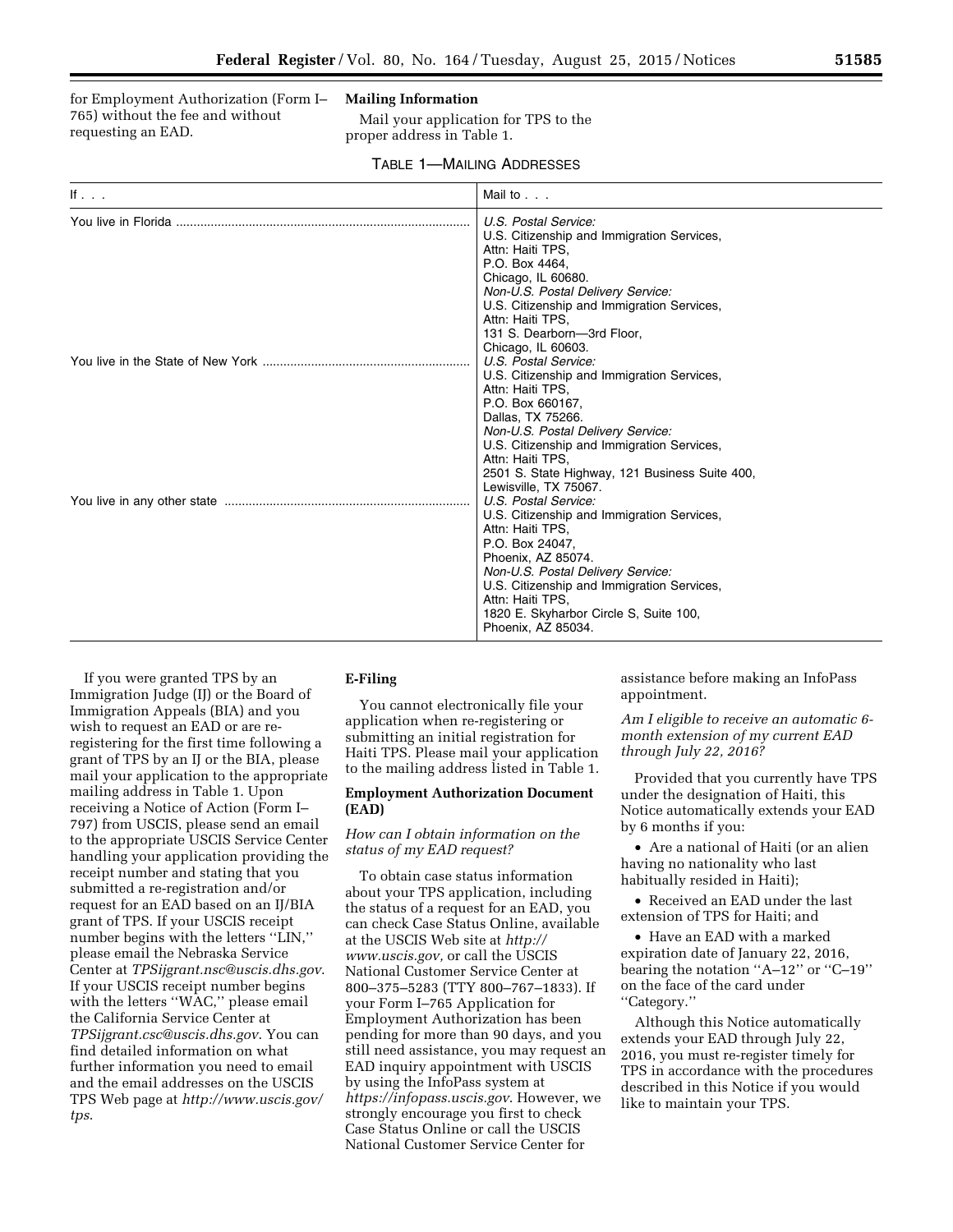## *When hired, what documentation may I show to my employer as proof of employment authorization and identity when completing Employment Eligibility Verification (Form I–9)?*

You can find a list of acceptable document choices on the ''Lists of Acceptable Documents'' for Employment Eligibility Verification (Form I–9). You can find additional detailed information on the USCIS I–9 Central Web page at *[http://](http://www.uscis.gov/I-9Central) [www.uscis.gov/I-9Central](http://www.uscis.gov/I-9Central)*. Employers are required to verify the identity and employment authorization of all new employees by using Employment Eligibility Verification (Form I–9). Within 3 days of hire, an employee must present proof of identity and employment authorization to his or her employer.

You may present any document from List A (reflecting both your identity and employment authorization) or one document from List B (reflecting identity) together with one document from List C (reflecting employment authorization). You may present an acceptable receipt for List A, List B, or List C documents as described in the Form I–9 Instructions. An acceptable receipt is one that shows an employee has applied to replace a document that was lost, stolen or damaged. If you present this receipt, you must present your employer with the actual document within 90 days. An EAD is an acceptable document under ''List A.'' Employers may not reject a document based on a future expiration date.

If your EAD has an expiration date of January 22, 2016, and states ''A–12'' or ''C–19'' under ''Category,'' it has been extended automatically for 6 months by virtue of this **Federal Register** Notice, and you may choose to present your EAD to your employer as proof of identity and employment authorization for Employment Eligibility Verification (Form I–9) through July 22, 2016 (see the subsection titled ''*How do my employer and I complete the Employment Eligibility Verification (Form I–9) using an automatically extended EAD for a new job?*'' for further information). To minimize confusion over this extension at the time of hire, you should explain to your employer that USCIS has automatically extended your EAD through July 22, 2016, based on your Temporary Protected Status. You are also strongly encouraged, although not required, to show your employer a copy of this **Federal Register** Notice confirming the automatic extension of employment authorization through July 22, 2016. As an alternative to presenting your

automatically extended EAD, you may choose to present any other acceptable document from List A, or a combination of one selection from List B and one selection from List C.

*What documentation may I show my employer if I am already employed but my current TPS-related EAD is set to expire?* 

Even though EADs with an expiration date of January 22, 2016, that state ''A– 12'' or ''C–19'' under ''Category'' have been automatically extended for 6 months by this **Federal Register** Notice, your employer will need to ask you about your continued employment authorization once January 22, 2016, is reached to meet its responsibilities for Employment Eligibility Verification (Form I–9). Your employer does not need a new Form I–9 to reverify your employment authorization until July 22, 2016, the expiration date of the automatic extension, but may need to reinspect your automatically extended EAD to check the expiration date and code in order to record the updated expiration date on your Form I–9 if your employer did not keep a copy of this EAD at the time you initially presented it. You and your employer must make corrections to the employment authorization expiration dates in Section 1 and Section 2 of Employment Eligibility Verification (Form I–9) (see the subsection titled ''*What corrections should my current employer and I make to Employment Eligibility Verification (Form I–9) if my EAD has been automatically extended?*'' for further information). You are also strongly encouraged, although not required, to show this **Federal Register** Notice to your employer to explain what to do for Employment Eligibility Verification (Form I–9).

By July 22, 2016, the expiration date of the automatic extension, your employer must reverify your employment authorization. At that time, you must present any unexpired document from List A or any unexpired document from List C on Employment Eligibility Verification (Form I–9) to reverify employment authorization, or an acceptable List A or List C receipt described in the Form I–9 instructions. Your employer is required to reverify on Employment Eligibility Verification (Form I–9) the employment authorization of current employees upon the automatically extended expiration date of a TPS-related EAD, which is July 22, 2016, in this case. Your employer should use either Section 3 of the Employment Eligibility Verification (Form I–9) originally completed for the employee or, if this

section has already been completed or if the version of Employment Eligibility Verification (Form I–9) is no longer valid, complete Section 3 of a new Employment Eligibility Verification (Form I–9) using the most current version. Note that your employer may not specify which List A or List C document employees must present, and cannot reject an acceptable receipt. An acceptable receipt is one that shows an employee has applied to replace a document that was lost, stolen or damaged.

### *Can my employer require that I produce any other documentation to prove my current TPS status, such as proof of my Haitian citizenship or proof that I have re-registered for TPS?*

No. When completing Employment Eligibility Verification (Form I–9), including reverifying employment authorization, employers must accept any documentation that appears on the ''Lists of Acceptable Documents'' for Employment Eligibility Verification (Form I–9) that reasonably appears to be genuine and that relates to you or an acceptable List A, List B, or List C receipt. Employers may not request documentation that does not appear on the ''Lists of Acceptable Documents.'' Therefore, employers may not request proof of Haitian citizenship or proof of re-registration for TPS when completing Employment Eligibility Verification (Form I–9) for new hires or reverifying the employment authorization of current employees. Refer to the Note to Employees section of this Notice for important information about your rights if your employer rejects lawful documentation, requires additional documentation, or otherwise discriminates against you based on your citizenship or immigration status, or your national origin. Note that although you are not required to provide your employer with a copy of this **Federal Register** notice, you are strongly encouraged to do so to help avoid confusion.

# *What happens after July 22, 2016, for purposes of employment authorization?*

After July 22, 2016, employers may no longer accept the EADs that this **Federal Register** Notice automatically extended. Before that time, however, USCIS will endeavor to issue new EADs to eligible TPS re-registrants who request them. These new EADs will have an expiration date of July 22, 2017, and can be presented to your employer for completion of Employment Eligibility Verification (Form I–9). Alternatively, you may choose to present any other legally acceptable document or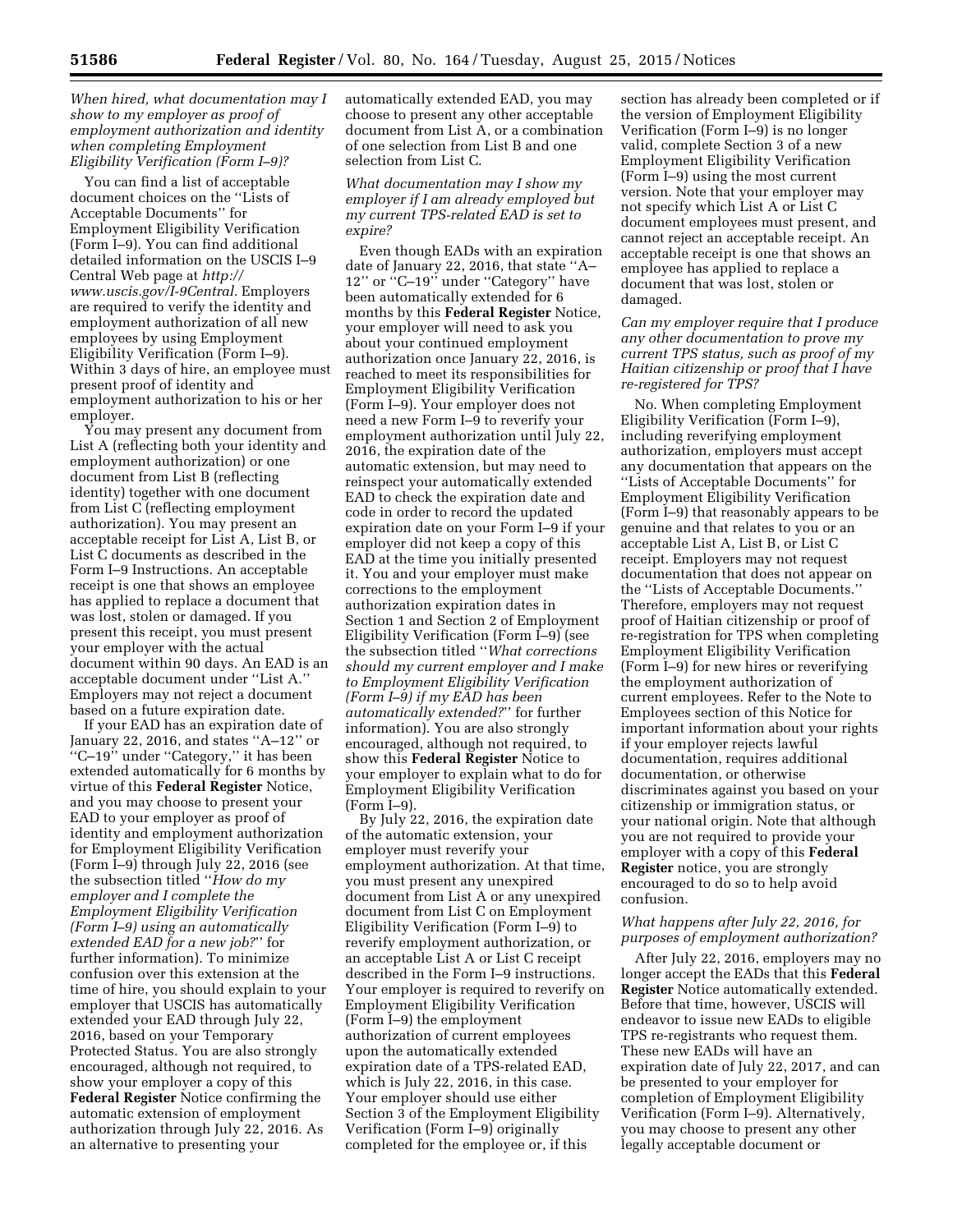combination of documents listed on the Employment Eligibility Verification (Form I–9).

*How do my employer and I complete Employment Eligibility Verification (Form I–9) using an automatically extended EAD for a new job?* 

When using an automatically extended EAD to complete Employment Eligibility Verification (Form I–9) for a new job prior to July 22, 2016, you and your employer should do the following:

1. For Section 1, you should: a. Check ''An alien authorized to work;''

b. Write the automatically extended EAD expiration date (July 22, 2016) in the first space; and

c. Write your alien number (USCIS number or A-number) in the second space (your EAD or other document from DHS will have your USCIS number or A-number printed on it; the USCIS number is the same as your A-number without the A prefix).

2. For Section 2, employers should record the:

- a. Document title;
- b. Issuing authority;

c. Document number; and

d. Automatically extended EAD expiration date (July 22, 2016).

By July 22, 2016, employers must reverify the employee's employment authorization in Section 3 of the Employment Eligibility Verification (Form I–9).

### *What corrections should my current employer and I make to Employment Eligibility Verification (Form I–9) if my EAD has been automatically extended?*

If you are an existing employee who presented a TPS-related EAD that was valid when you first started your job but that EAD has now been automatically extended, your employer may reinspect your automatically extended EAD if the employer does not have a photocopy of the EAD on file, and you and your employer should correct your previously completed Employment Eligibility Verification (Form I–9) as follows:

1. For Section 1, you should:

a. Draw a line through the expiration date in the first space;

b. Write ''July 22, 2016'' above the previous date;

c. Write ''TPS Ext.'' in the margin of Section 1; and

d. Initial and date the correction in the margin of Section 1.

2. For Section 2, employers should:

a. Draw a line through the expiration date written in Section 2;

b. Write ''July 22, 2016'' above the previous date;

c. Write ''EAD Ext.'' in the margin of Section 2; and

d. Initial and date the correction in the margin of Section 2.

By July 22, 2016, when the automatic extension of EADs expires, employers must reverify the employee's employment authorization in Section 3.

*If I am an employer enrolled in E-Verify, what do I do when I receive a ''Work Authorization Documents Expiration'' alert for an automatically extended EAD?* 

If you are an employer who participates in E-Verify and you have an employee who is a TPS beneficiary who provided a TPS-related EAD when he or she first started working for you, you will receive a ''Work Authorization Documents Expiring'' case alert when this EAD is about to expire. Usually, this message is an alert to complete Section 3 of the Employment Eligibility Verification (Form I–9) to reverify an employee's employment authorization. For existing employees with TPS-related EADs that have been automatically extended, employers should dismiss this alert by clicking the red ''X'' in the ''dismiss alert'' column and follow the instructions above explaining how to correct the Employment Eligibility Verification (Form I–9). By July 22, 2016, employment authorization must be reverified in Section 3. Employers should never use E-Verify for reverification.

### **Note to All Employers**

Employers are reminded that the laws requiring proper employment eligibility verification and prohibiting unfair immigration-related employment practices remain in full force. This Notice does not supersede or in any way limit applicable employment verification rules and policy guidance, including those rules setting forth reverification requirements. For general questions about the employment eligibility verification process, employers may call USCIS at 888–464– 4218 (TTY 877–875–6028) or email USCIS at *[I-9Central@dhs.gov](mailto:I-9Central@dhs.gov)*. Calls and emails are accepted in English and many other languages. For questions about avoiding discrimination during the employment eligibility verification process, employers may also call the U.S. Department of Justice, Office of Special Counsel for Immigration-Related Unfair Employment Practices (OSC) Employer Hotline, at 800–255–8155 (TTY 800–237–2515), which offers language interpretation in numerous languages, or email OSC at *[osccrt@](mailto:osccrt@usdoj.gov) [usdoj.gov](mailto:osccrt@usdoj.gov)*.

### **Note to Employees**

For general questions about the employment eligibility verification process, employees may call USCIS at 888–897–7781 (TTY 877–875–6028) or email at *[I-9Central@dhs.gov](mailto:I-9Central@dhs.gov)*. Calls are accepted in English and many other languages. Employees or applicants may also call the U.S. Department of Justice, Office of Special Counsel for Immigration-Related Unfair Employment Practices (OSC) Worker Information Hotline at 800–255–7688 (TTY 800–237–2515) for information regarding employment discrimination based upon citizenship status, immigration status, or national origin, or for information regarding discrimination related to Employment Eligibility Verification (Form I–9) and E-Verify. The OSC Worker Information Hotline provides language interpretation in numerous languages.

To comply with the law, employers must accept any document or combination of documents from the Lists of Acceptable Documents if the documentation reasonably appears to be genuine and to relate to the employee, or an acceptable List A, List B, or List C receipt described in the Employment Eligibility Verification (Form I–9) Instructions. Employers may not require extra or additional documentation beyond what is required for Employment Eligibility Verification (Form I–9) completion. Further, employers participating in E-Verify who receive an E-Verify case result of ''Tentative Nonconfirmation'' (TNC) must promptly inform employees of the TNC and give such employees an opportunity to contest the TNC. A TNC case result means that the information entered into E-Verify from Employment Eligibility Verification (Form I–9) differs from records available to DHS or the Social Security Administration.

Employers may not terminate, suspend, delay training, withhold pay, lower pay, or take any adverse action against an employee based on the employee's decision to contest a TNC or because the case is still pending with E-Verify. A Final Nonconfirmation (FNC) case result is received when E-Verify cannot verify an employee's employment eligibility. An employer may terminate employment based on a case result of FNC. Work-authorized employees who receive an FNC may call USCIS for assistance at 888–897–7781 (TTY 877–875–6028). An employee that believes he or she was discriminated against by an employer in the E-Verify process based on citizenship or immigration status or based on national origin, may contact OSC's Worker